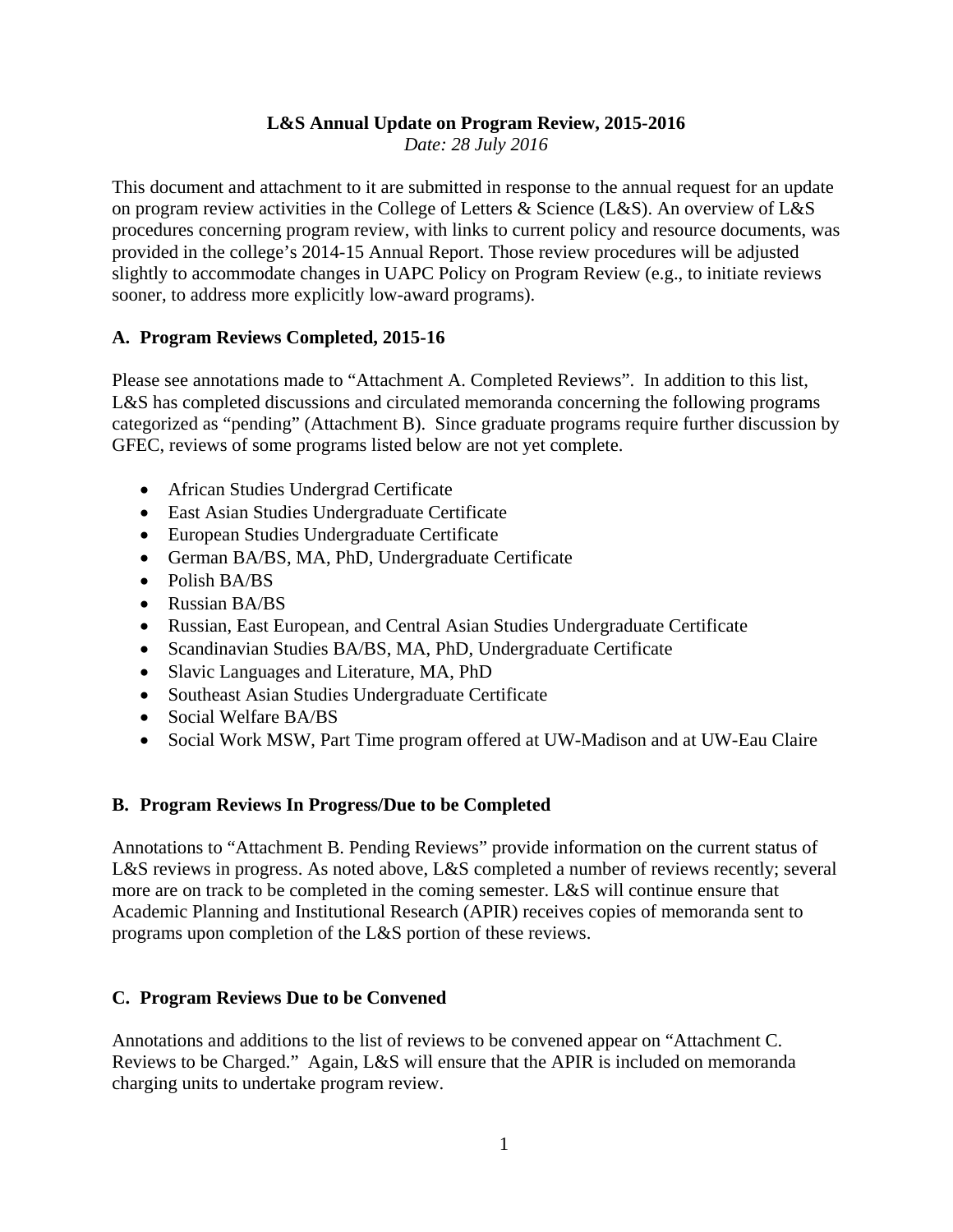## **D. Additional Academic Program and Academic Planning Activities**

**Low Award Certificate Programs.** L&S will revise college-level procedures to reflect new campus policy on low award programs. As before, L&S will seek to understand if the low-award program serves an important purpose for students, and if it serves students or other stakeholders well despite its low award status; L&S will also evaluate program costs and capacity to offer it.

- Several low award graduate programs are under the department-like curricular oversight of the Institute for Regional and International Studies (IRIS). When L&S reaffirms IRIS's responsibility to review these programs (per a prior agreement), we will include the expectation that the review include plans to address the low award status of these programs.
- The first review of the Afro-American Studies undergraduate certificate will be initiated this fall. Consideration of low award status will be a component of this review.
- Material Cultures Graduate Certificate L&S and SoHE will contact the program director and chairs of the sponsoring and administrative departments to request a focused report on the low award status of this program. If the program faculty and the partner departments (Art History and Design Studies) wish to retain it, they will need to provide a rationale that will be reviewed by L&S and SoHE APC prior to forwarding it to the Provost with the deans' recommendation about the future of the program.
- Work is already under way with respect to addressing three low award programs:
	- o The Artist Certificate in Music discontinuation requested, APC will consider this request in Fall 2016.
	- o French Studies (capstone) Certificate request to suspend admissions received, APC will consider this request in Fall 2016.
	- o Gender and Women's Studies Graduate Certificate following the GWS program review, revisions to this certificate program were approved in March 2016, and will take effect Fall 2016. The changes are expected to increase student interest, access, and ability to complete the program in a timely way.
- Specialist in Library and Information Studies. This graduate certificate program was the focus of L&S APC, GFEC, and University APC discussions in Spring 2013, when LIS asked for and received permission to change the admit status for the program. That change limited student access to the credential, which is now available only to graduate students who were admitted to the doctoral program (post master's), who have completed a substantial amount of doctoral work, and who leave the program before earning the doctoral degree. As such, the program provides certification relevant to professionals in this field. Since the cost to deliver the program is marginal, and the value to students who need it is high, the School, College, and governing bodies agreed that it might be retained.

**Follow-up on Program Review.** The Department of Art History satisfied the L&S APC's request for a follow-up report on course scheduling, curricular planning, and course development. The Material Cultures program has submitted a request for revisions to the undergraduate certificate to the L&S Curriculum Committee. The program changes were developed in close consultation with staff in L&S Academic Planning and L&S Student Academic Affairs (Academic Information Management). The revised program is aligned with current policy on certificate programs; reflects current lists of required courses; has been reorganized to afford better implementation in the Degree Audit Reporting System and reduce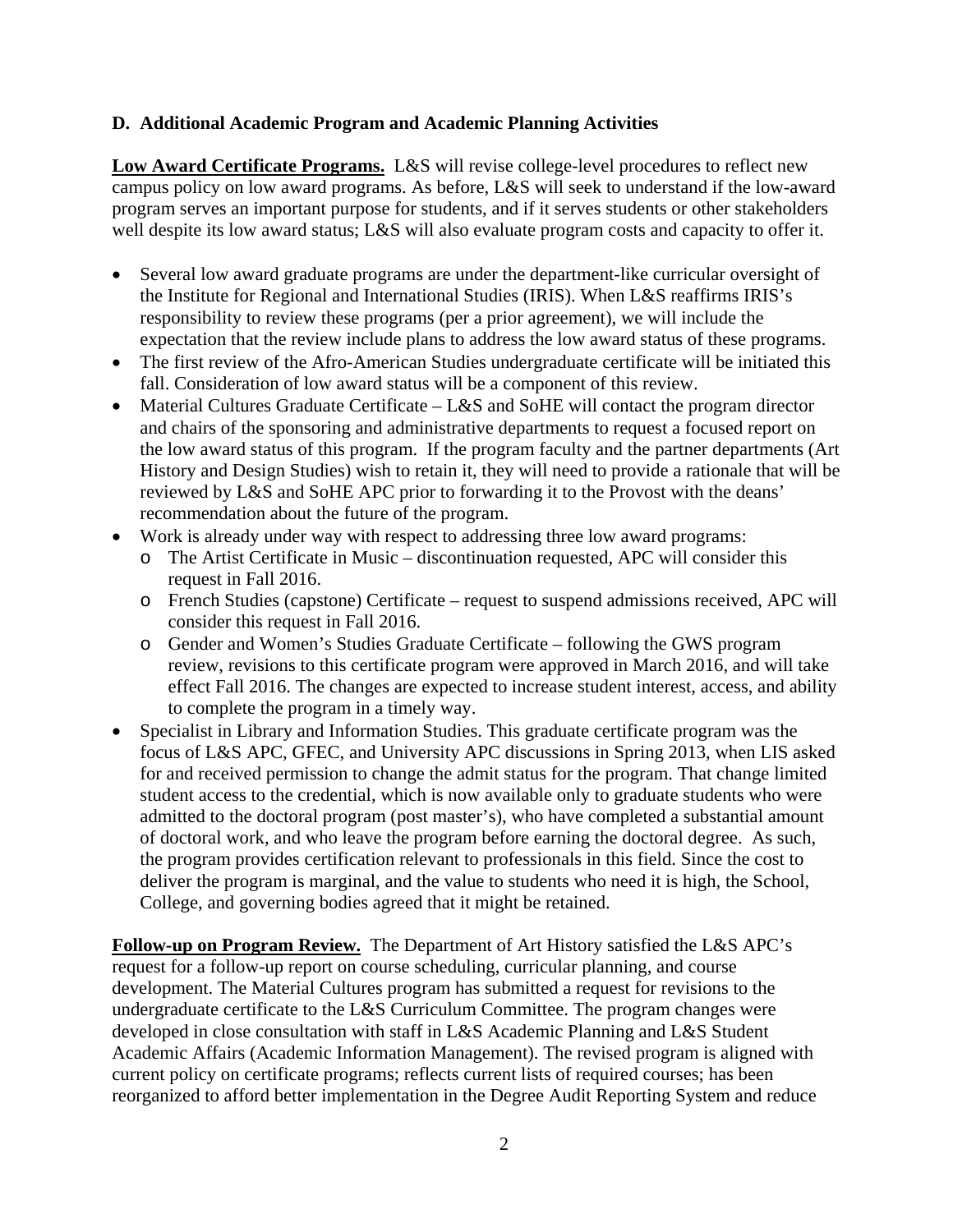the need for program exceptions; and addresses concerns about demands on advising. The program also responded to questions about administration and connections to the partner departments in L&S and SoHE. Concerns expressed by the L&S APC and GFEC about the Material Cultures Graduate Certificate's low award status will be attended to via implementation of the policy on low award certificate programs, discussed above.

L&S will undertake an administrative review of the collaborative agreement with UW-Milwaukee, concerning the "Buildings-Landscape-Culture" option of the doctoral program in Art History.

**Suspended Academic Programs.** The faculty directors of the two undergraduate certificate programs in this status – Global Cultures and Celtic Studies – will be reminded of the need to submit their plans to reopen or discontinue the programs, with deadlines for submission that will afford L&S review and APC discussion prior to forwarding proposals to the UAPC. APIR will receive copies of those communications.

#### **Prepared and submitted by:**

Elaine M. Klein, Associate Dean for Academic Planning College of Letters and Science 307D South Hall (608) 265-8484 elaine.klein@wisc.edu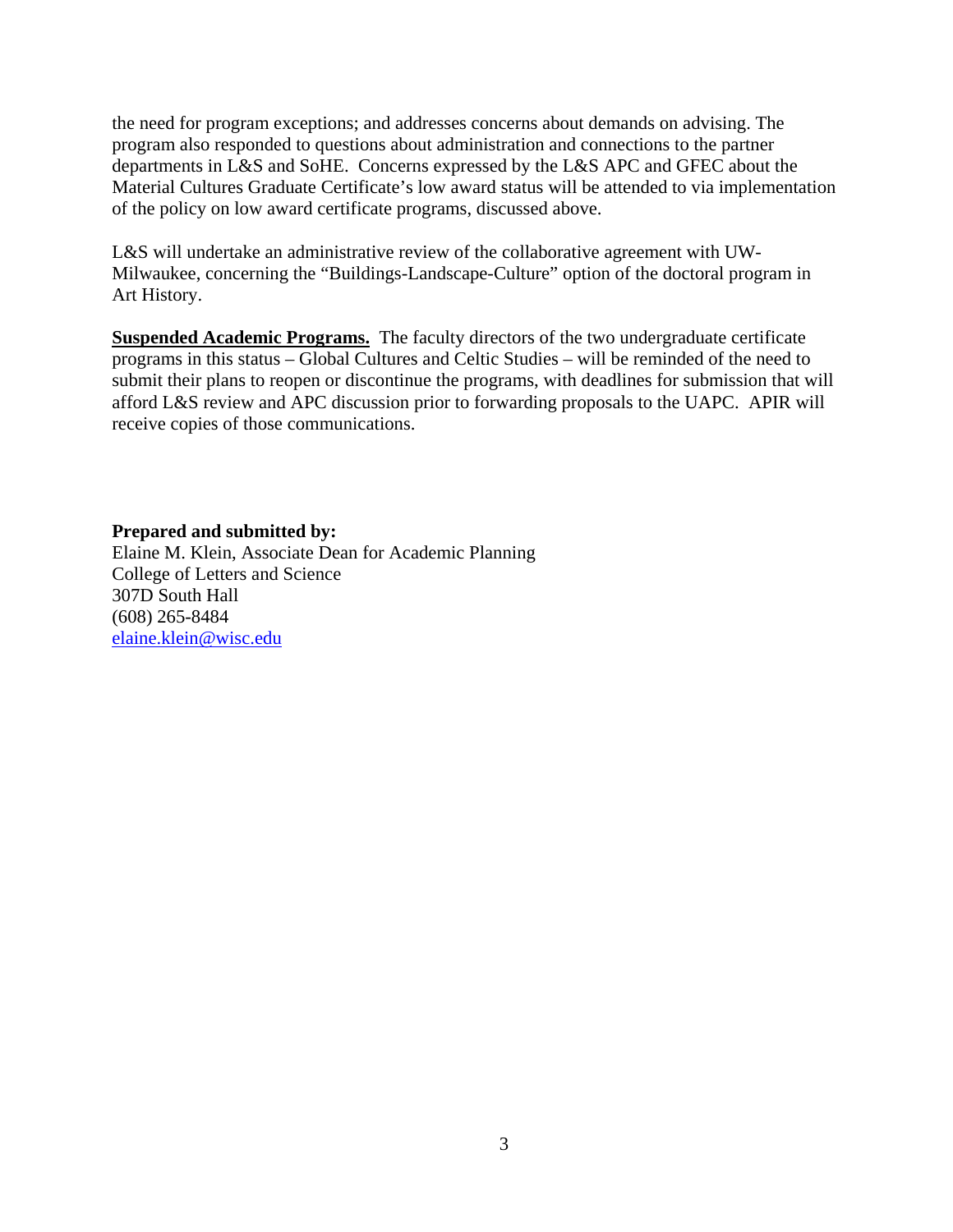Attachment A. Completed Reviews – note indicates most recent status information from L&S

| Artist Certificate in Music,<br>Undergradute Certificate (low | Ugrd Crt        | Review complete; low enrollment action<br>needed |
|---------------------------------------------------------------|-----------------|--------------------------------------------------|
| enrollment)                                                   |                 |                                                  |
| Art History, BA/BS, MA, PhD                                   | BA/BS,          | Review complete; program will continue           |
|                                                               | MA, PhD         |                                                  |
| Chemistry, BA/BS, MS, PhD                                     | BA/BS,          | Review complete; program will continue           |
|                                                               | MS, PhD         |                                                  |
| Chinese, BA/BS, MA, PhD                                       | BA/BS,          | Review complete; program will continue           |
|                                                               | MA, PhD         |                                                  |
| Gender and Women's Studies, BA, MA                            | BA, MA          | Review complete; program will continue           |
| Gender and Women's Studies,                                   | <b>Ugrd Crt</b> | Review complete; program will continue           |
| Undergraduate Certificate                                     |                 |                                                  |
| Gender and Women's Studies,                                   | <b>Grad Crt</b> | Review complete; program will continue           |
| <b>Graduate Certificate</b>                                   |                 |                                                  |
| Japanese, BA/BS, MA, PhD                                      | BA/BS,          | Review complete; program will continue           |
|                                                               | MA, PhD         |                                                  |
| Journalism, BA/BS                                             | BS/BA           | Review complete; program will continue           |
| LGBT Studies, Undergraduate                                   | Ugrd Crt        | Review complete; program will continue           |
| Certificate                                                   |                 |                                                  |
| Molecular Biology, BA/BS                                      | BS/BA           | Review complete; program will close or           |
|                                                               |                 | become Biology Major opt. Report due 3-1-17      |
| School of Music programs, BA/BS,                              | BA/BS,          | Review complete; programs will continue          |
| BMusic, MA, MM, PhD, DMA                                      | BMusic,         |                                                  |
|                                                               | MA, MM,         |                                                  |
|                                                               | PhD, DMA        |                                                  |
| Psychology, MS, PhD                                           | MS, PhD         | Review complete; program will continue           |
| Religious Studies, Undergraduate                              | Ugrd Crt        | Review complete; program will continue           |
| Certificate                                                   |                 |                                                  |
| Sociology, MA, PhD                                            | MA, PhD         | Review complete; program will continue           |

(Please see covering report for list of additional program reviews completed.)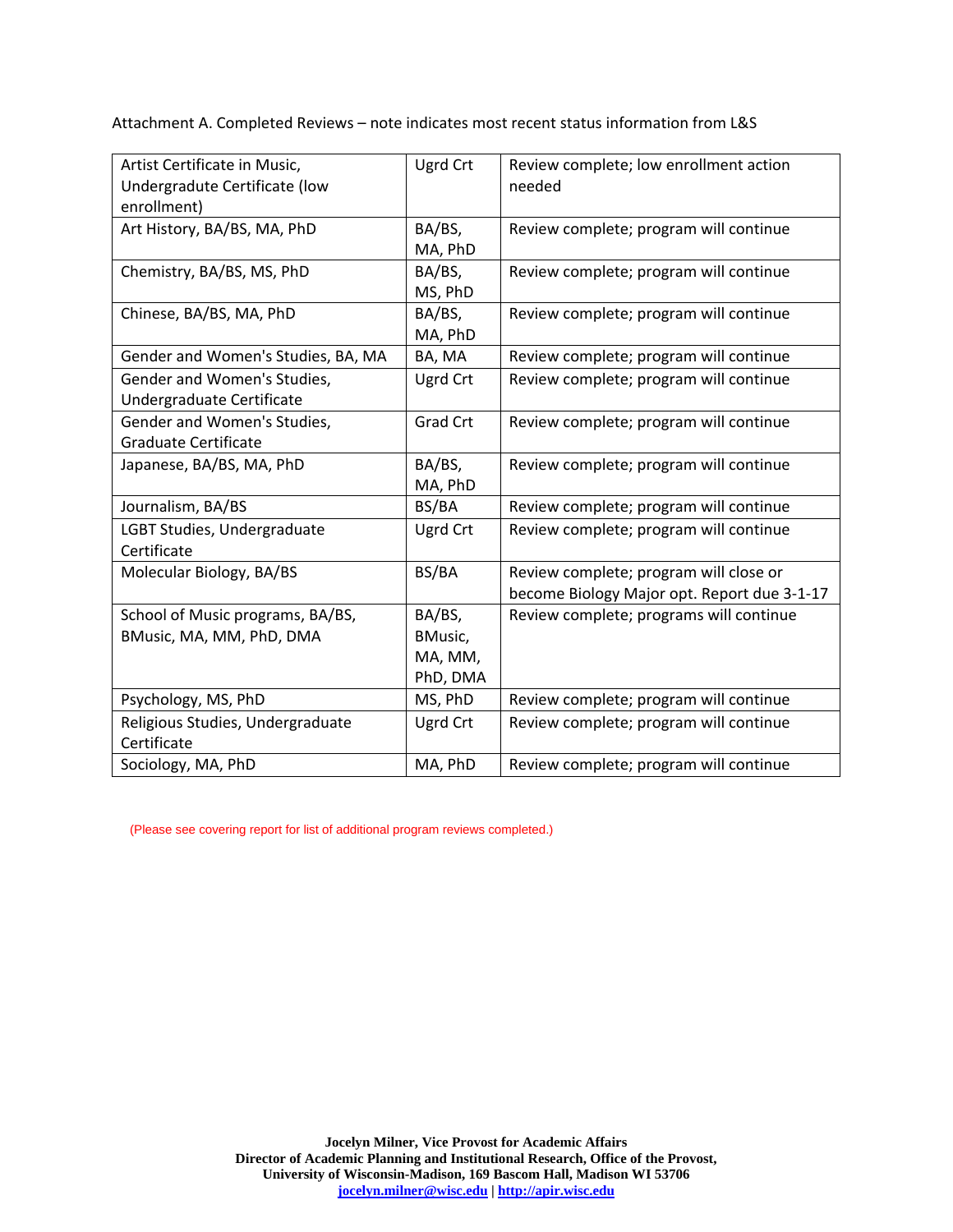Attachment B. Pending Reviews – note indicates most recent status information from L&S

| African Languages and Literature     | BA/BS, MA,        | Due 2014-15; review committee report due to                                                       |
|--------------------------------------|-------------------|---------------------------------------------------------------------------------------------------|
| BA/BS, MA, PhD                       | PhD               | L&S Oct 15, 2016                                                                                  |
| African Studies, Grad certificate    | <b>Grad Crt</b>   | Due 2015-16; L&S/IRIS joint review; review                                                        |
| (low enrollment)                     |                   | delayed until 2016-17                                                                             |
| African Studies, Undergrad           | Ugrd Crt          | Due 2015-16; L&S/IRIS joint review; L&S                                                           |
| certificate                          |                   | approval memo in draft Completed per memo to IRIS (7/11/2016)                                     |
| Asian Studies, BS/BA                 | BS/BA             | Due 2015-16; L&S/IRIS joint review, review, newsit devisit as                                     |
|                                      |                   | delayed until 2016-17<br>implementation of Dept ALC progresses.                                   |
| Astronomy, MS, PhD                   | MS, PhD           | Due 2014-15; self-study completed, review <sub>Comm</sub> ittee report                            |
|                                      |                   | cmte to be convened<br>received - L&S awaiting                                                    |
| Astronomy-Physics, BS/BA             | BS/BA             | dept comment. APC<br>Due 2014-15; self-study completed, review                                    |
|                                      |                   | discussion Fall 2016<br>cmte to be convened                                                       |
| Audiology, AuD                       | AuD               | CAA review complete;<br>Due 2014-15; accreditation review in progress                             |
| Botany, MS, PhD                      | MS, PhD           | Supp. review 16-17.<br>Due 2014-15; self-study completed, review                                  |
|                                      |                   | cmte to be convened Committee convened; report due 10/15/16.                                      |
| Classical Humanities, BA/BS          | BS/BA             | Initiated 2013-14; continuing in 2015-16 as                                                       |
|                                      |                   | part of CANES review; review committee                                                            |
|                                      |                   | report due to L&S 10-15-16                                                                        |
| Classics, BA/BS                      | BS/BA             | Initiated 2013-14; continuing in 2015-16 as                                                       |
|                                      |                   | part of CANES review; review committee                                                            |
|                                      |                   | report due to L&S 10-15-16                                                                        |
| Greek, BA/BS                         | BS/BA             | Initiated 2013-14; continuing in 2015-16 as                                                       |
|                                      |                   | part of CANES review; review committee                                                            |
|                                      |                   | report due to L&S 10-15-16                                                                        |
| Latin, BA/BS                         | BS/BA             | Initiated 2013-14; continuing in 2015-16 as                                                       |
|                                      |                   | part of CANES review; review committee                                                            |
|                                      |                   | report due to L&S 10-15-16                                                                        |
| Classical Studies, Undergraduate     | Ugrd Crt          | Initiated 2013-14; continuing in 2015-16 as                                                       |
| Certificate                          |                   | part of CANES review; review committee                                                            |
|                                      |                   | report due to L&S 10-15-16                                                                        |
| Comparative Literature and           | BA/BS, MA,        | Self-study complete; review<br>Due 2015-16; follow up to program and<br>committee to be convened. |
| Folklore Studies, BA/BS, MA, PhD     | PhD               | department restructuring                                                                          |
| Computer Sciences, BA/BS, MS,<br>PhD | BA/BS, MA,<br>PhD | Due 2015-16; ongoing Self study due 10/15/16                                                      |
| East Asian Studies,                  | Ugrd Crt          | Due 2015-16; L&S/IRIS joint review; L&S                                                           |
| Undergraduate Certificate            |                   | approval memo in draft Completed per memo to IRIS (7/11/2016)                                     |
| European Studies, Graduate           | <b>Grad Crt</b>   | Due 2015-16; L&S/IRIS joint review; delayed to                                                    |
| Certificate (low enrollment)         |                   | 2016-17                                                                                           |
| European Studies, Undergraduate      | Ugrd Crt          | Due 2015-16; L&S/IRIS joint review; L&S                                                           |
| Certificate                          |                   | approval memo in draft Completed per memo to IRIS (7/11/2016)                                     |
| Folklore, Undergraduate              | Ugrd Crt          | Due 2015-16; follow up to program and Self-study complete; review                                 |
| Certificate                          |                   | committee to be convened.<br>department restructuring                                             |
| German, BA/BS, MA, PhD               | BA/BS, MA,        | Initiated 2014-15; self-study complete, review                                                    |
|                                      | PhD               | cmte report complete, L&S memo in draft Completed per memo to                                     |
|                                      |                   | GNS (7/28/2016)                                                                                   |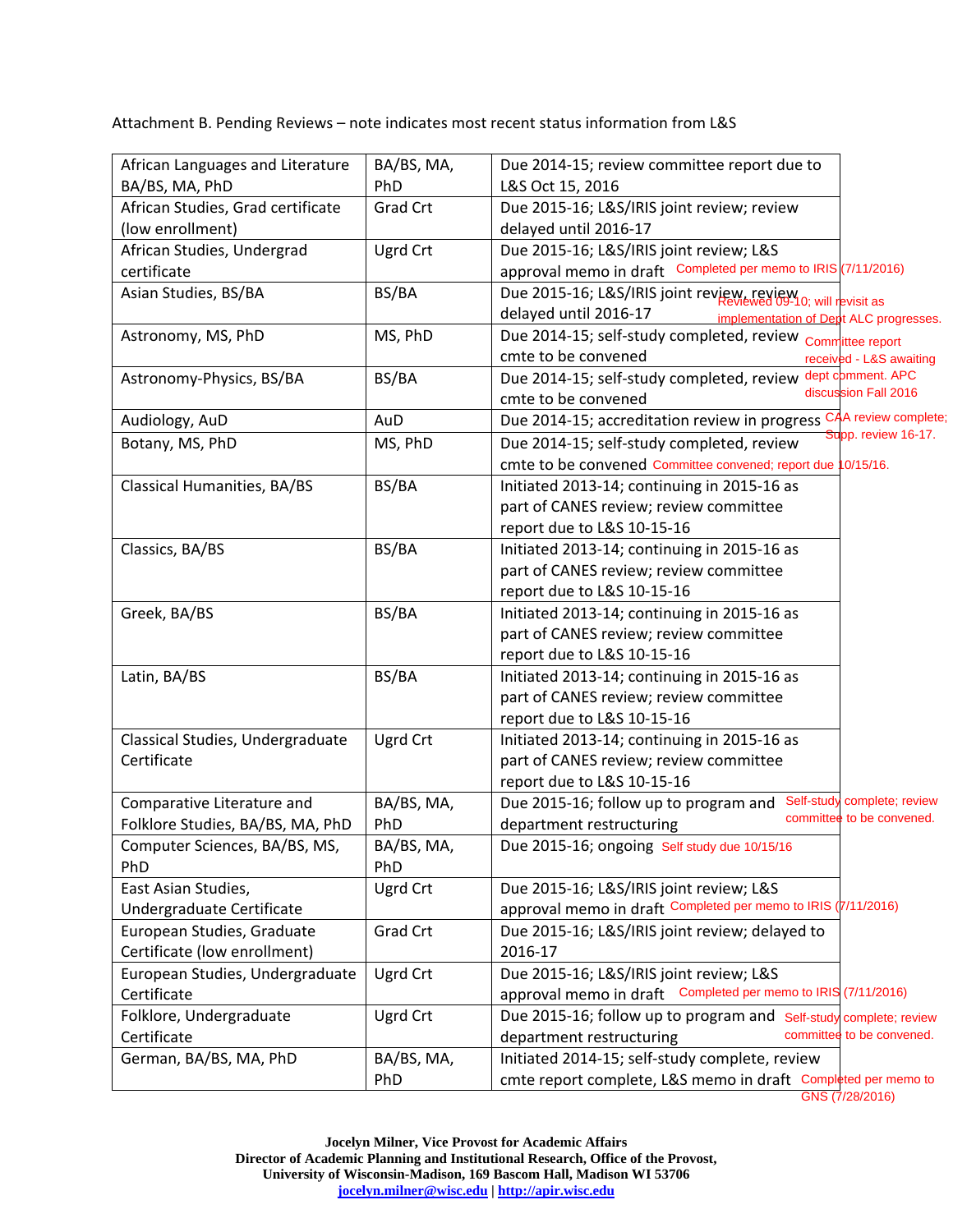| German, Undergraduate              | Ugrd Crt        | Initiated 2014-15; self-study complete, review                                          |
|------------------------------------|-----------------|-----------------------------------------------------------------------------------------|
| Certificate                        |                 | cmte report complete, L&S memo in draft Completed per memo to                           |
| <b>Global Cultures Certificate</b> | Ugrd Crt        | <b>VS (7/28/2016)</b><br>Suspended admissions; plan to reopen or                        |
|                                    |                 | discontinue due March 1 2017; L&S/IRIS joint                                            |
|                                    |                 | review Not included in L&S/IRIS review due to program suspension                        |
| Jewish Studies, Undergrad          | Ugrd Crt        | Due 2013-14; rescheduled 2015-16 L&S APC discussion Fall 2016                           |
| certificate                        |                 |                                                                                         |
| Journalism and Mass                | MA              | Review complete pending GFEC                                                            |
| Communication, MA                  |                 |                                                                                         |
| Latin American, Carribean, and     | BA/BS, MA       | Due 2015-16; L&S/IRIS joint review                                                      |
| Iberian Studies, BA/BS, MA         |                 | L&S to convene review committee for full review of BA/BS; MA review 16-17               |
| Library and Information Studies,   | PhD             | Review complete pending GFEC                                                            |
| PhD                                |                 |                                                                                         |
| Polish, BA/BS                      | BS/BA           | Initiated 2014-15; self-study complete, review om bleted per memo to                    |
|                                    |                 | cmte report complete, L&S memo in draft<br>GNS, (7/28/2016)                             |
| Russian, BA/BS                     | BS/BA           | Initiated 2014-15; self-study complete, review <sub>mpleted per memo to</sub>           |
|                                    |                 | cmte report complete, L&S memo in draft GNS,<br>7/28/2016                               |
| Russian, East European, and        | Ugrd Crt        | Due 2015-16; L&S/IRIS joint review; review                                              |
| Central Asian Studies,             |                 | cmte report complete, L&S memo in draft                                                 |
| Undergraduate Certificate          |                 | Completed per memo to IRIS (7/11/2016)                                                  |
| Russian, East European, and        | <b>Grad Crt</b> | Due 2015-16; L&S/IRIS joint review; review                                              |
| Central Asian Studies, Graduate    |                 | delayed until 2016-17                                                                   |
| Certificate (Low enrollment)       |                 |                                                                                         |
| Russian, East European, and        | MA              | Due 2015-16; L&S/IRIS joint review; review                                              |
| Central Asian Studies, MA          |                 | cmte report complete, L&S memo in draft                                                 |
| Scandinavian Studies, BA/BS, MA,   | BA/BS, MA,      | Initiated 2014-15; self-study complete, review<br>Completed per memo                    |
| PhD                                | PhD             | to GNS, 7/28/2016)<br>cmte report complete, L&S memo in draft                           |
| Slavic Languages and Literature,   | MA, PhD         | Initiated 2014-15; self-study complete, review Completed per memo to                    |
| MA, PhD                            |                 | GNS, 7/28/2016)<br>cmte report complete, L&S memo in draft                              |
| Social Welfare, BA/BS, PhD         | BA/BS, PhD      | Initiated 2014-15; review cmte report                                                   |
|                                    |                 | <b>Accreditation complete</b><br>complete, L&S memo in draft<br>2013-14; supplemental   |
| Social Work, BSW, MSW;             | BSW, MSW        | Initiated 2014-15; accreditation review is on questions addressed in                    |
| Accreditation review               |                 | memo dated 7/25/2016.                                                                   |
| Social Work; MSW PT program at     | <b>MSW</b>      | going<br>Initiated 2014-15; self-study in progress                                      |
| UW-Madison and UW-Eau Claire       |                 | L&S review completed; memo sent 7/25/2016.                                              |
|                                    |                 |                                                                                         |
| South Asian Studies,               | Ugrd Crt        | Initiated 2014-15; L&S memo in draft<br>Completed per memo to IRIS (7/11/2016)          |
| Undergraduate Certificate          |                 |                                                                                         |
| Southeast Asian Studies, MA        | МA              | Due 2015-16; L&S/IRIS joint review; review                                              |
|                                    |                 | delayed until 2016-17                                                                   |
| Southeast Asian Studies,           | Ugrd Crt        | Completed per memo to<br>Due 2015-16; L&S/IRIS joint review; review<br>IRIS (7/11/2016) |
| Undergraduate Certificate          |                 | cmte report complete, L&S memo in draft                                                 |
| Southeast Asian Studies,           | Grad Crt        | Due 2015-16; L&S/IRIS joint review; review                                              |
| Graduate Certificate (Low          |                 | emte report complete, L&S memo in draft                                                 |
| enrollment)                        |                 | review delayed until 2016-17                                                            |
| Urban and Regional Planning, MS,   | MS, PhD         | Due 2014-15; rescheduled to Spring 2016 after                                           |
| PhD                                |                 | accreditation visit Self-study due 8/31/16.                                             |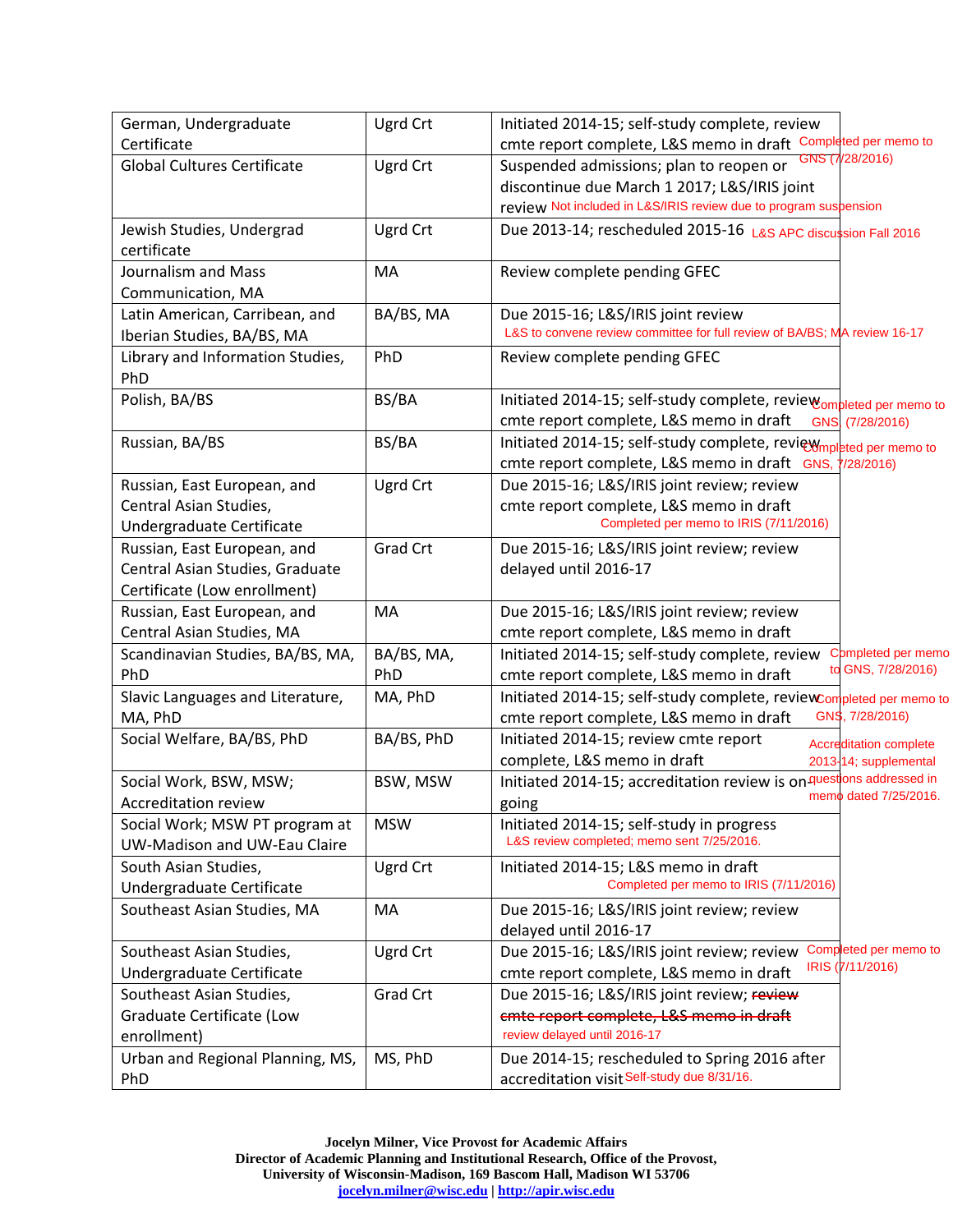| Zoology, MS, PhD | MS, PhD | Initiated 2013-14; self-study preparation in     |
|------------------|---------|--------------------------------------------------|
|                  |         | progress Committee convened; report due 12/31/16 |

Attachment C. Reviews to be Charged Add to other Scandinavian Studies programs: Ugrd Crt - was in progress, but completed per L&S memo to GNS, 7/28/2016 Move from Attachment C: Interdisc Theatre Studies MA, PhD. Self-study received, review committee report due 10/15/16

| Afro-American Studies Certificate                                                                                           | Ugrd Crt    | Due 2017-18, first five-year review, low-award                     |                                          |  |  |
|-----------------------------------------------------------------------------------------------------------------------------|-------------|--------------------------------------------------------------------|------------------------------------------|--|--|
| <b>Chinese Professional</b>                                                                                                 | Ugrd Crt    | Due 2017-18, first five-year review                                |                                          |  |  |
| <b>Communication Certificate</b>                                                                                            |             |                                                                    |                                          |  |  |
| <b>Classical &amp; Ancient Near Eastern</b>                                                                                 | MA, PhD     | Due 2017-18                                                        |                                          |  |  |
| <b>Studies</b>                                                                                                              |             |                                                                    |                                          |  |  |
| <b>Conservation Biology</b>                                                                                                 | BA/BS       | Due 2017-18                                                        |                                          |  |  |
| Criminal Justice Certificate, Ugrd                                                                                          | Ugrd Crt    | Due 2016-17                                                        |                                          |  |  |
| Crt                                                                                                                         |             |                                                                    |                                          |  |  |
| <b>Digital Studies Certificate</b>                                                                                          | Ugrd Crt    | Due 2017-18, first five-year review                                |                                          |  |  |
| Environmental Sciences, BA/BS                                                                                               | BA/BS       | Due 2016-17 (joint with CALS) This will be a five-year             | <b>Charges for five</b>                  |  |  |
|                                                                                                                             |             | review for a new degree/major program and will be                  | ear reviews                              |  |  |
|                                                                                                                             |             | charged from the Office of the Provost in August                   | eceived 7/27/16;<br>confirming deadlines |  |  |
|                                                                                                                             |             | 2016.                                                              | vith intent to have                      |  |  |
| Environmental Studies, BA/BS                                                                                                | BA/BS       | Due 2016-17 (joint with IES) This will be a five-year              | esponses to                              |  |  |
|                                                                                                                             |             | review for a new degree/major program and will be                  | Provost by 10/1/16                       |  |  |
|                                                                                                                             |             | charged from the Office of the Provost in August                   |                                          |  |  |
|                                                                                                                             |             | 2016.                                                              |                                          |  |  |
| Freshwater and Marine Science,                                                                                              | MS, PhD     | Due 2016-17 (moved from Engineering)                               |                                          |  |  |
| MS, PhD                                                                                                                     |             |                                                                    |                                          |  |  |
| Interdisciplinary Theatre Studies,                                                                                          | MA, PhD     | Move to "in progress" - self-study received,<br>Due 2016-17        |                                          |  |  |
| MA, PhD                                                                                                                     |             | memo to review committee drafted with report to be<br>the 10/15/16 |                                          |  |  |
| International Public Affairs, MIPA                                                                                          | <b>MIPA</b> | Due 2016-17                                                        |                                          |  |  |
| Japanese Professional                                                                                                       | Ugrd Crt    | Due 2016-17                                                        |                                          |  |  |
| Communication, Ugrd Crt                                                                                                     |             |                                                                    |                                          |  |  |
| Public Affairs, MPA                                                                                                         | <b>MPA</b>  | Due 2016-17                                                        |                                          |  |  |
| Add to Attachment C:                                                                                                        |             |                                                                    |                                          |  |  |
| Per follow up conversation with Sarah Kuba, the following reviews should also be formally convened:                         |             |                                                                    |                                          |  |  |
| * Anthropology BA/BS, MA/MS, PhD, due 2017-18                                                                               |             |                                                                    |                                          |  |  |
| * Mathematics BA/BS, MA, PhD, due 2016-17 (MA Named Option Foundations of Advanced Studies first 5 year review due 2018-19) |             |                                                                    |                                          |  |  |
| * Legal Studies BA/BS, due 2016-17 (with Criminal Justice undergraduate certificate, due 2016-17)                           |             |                                                                    |                                          |  |  |
| L&S will also convene an early review of:<br>* Statistics BA/BS, MA, PhD                                                    |             |                                                                    |                                          |  |  |
|                                                                                                                             |             |                                                                    |                                          |  |  |